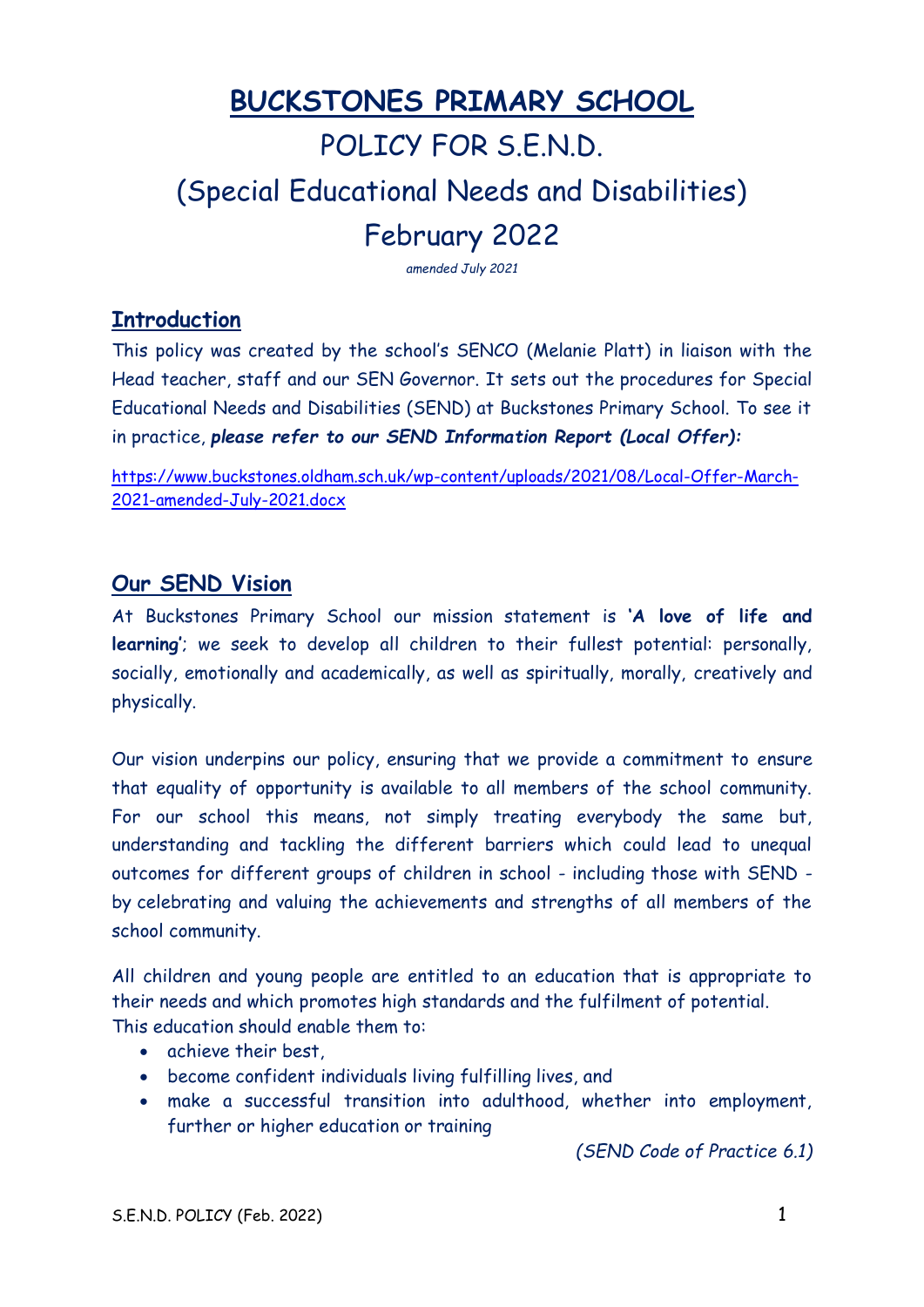In Early Years, all children are entitled to an education that enables them to:

- achieve the best possible educational and other outcomes, and
- become confident young children with a growing ability to communicate their own views and ready to make the transition into compulsory education

*(Code of Practice 5.1)*

At the heart of our vision for supporting children with SEND, we believe that it is important for us to focus on:

- being child-centred
- being inclusive
- ensuring that every teacher is responsible and accountable for all children in their class wherever or with whoever the child/young person is working.

# **Definition of S.E.N.D.**

xiii. A child or young person has SEN if they have a learning difficulty or disability which calls for special educational provision to be made for him or her.

xiv. A child of compulsory school age or a young person has a learning difficulty or disability if he or she:

- has a significantly greater difficulty in learning than the majority of others of the same age, or
- has a disability which prevents or hinders him or her from making use of facilities of a kind generally provided for others of the same age in mainstream schools or mainstream post-16 institutions

xv. For children aged two or more, special educational provision is educational or training provision that is additional to or different from that made generally for other children or young people of the same age by mainstream schools, maintained nursery schools, mainstream post-16 institutions or by relevant early years providers. For a child under two years of age, special educational provision means educational provision of any kind.

xvi. A child under compulsory school age has special educational needs if he or she is likely to fall within the definition in paragraph xiv. above when they reach compulsory school age or would do so if special educational provision was not made for them.

*(Section 20 Children and Families Act 2014)*

xvii. Post-16 institutions often use the term learning difficulties and disabilities (LDD). The term SEN is used in this Code across the 0-25 age range but includes LDD."

*(SEND Code of Practice 2015)*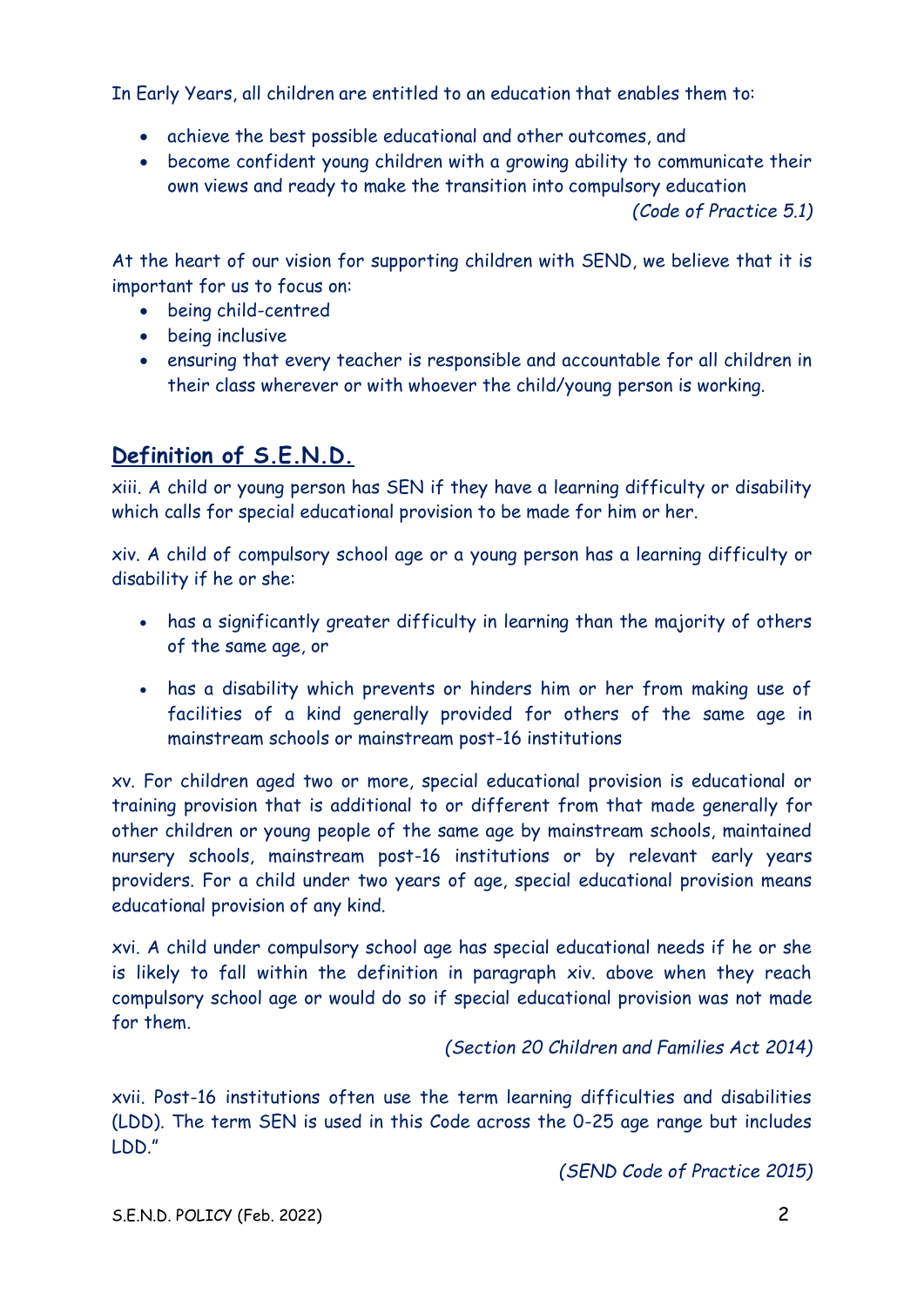A child has SEN where their learning difficulty or disability calls for special educational provision, namely provision that is different from or additional to that normally available to pupils of the same age. Making higher quality teaching normally available to the whole class is likely to mean that fewer children will require such support.

*(Code of Practice 6.15)*

Children or young people will have needs and requirements which fall into at least one of the four areas, frequently more than one. we take into consideration the impact that these combinations of need will have upon the child's ability to access the curriculum. The areas of need are:

- **1. Communication and Interaction** e.g. speech and language difficulties, autistic spectrum disorder
- 2. **Cognition and Learning** e.g. dyslexia, dyspraxia, dyscalculia or general learning difficulties
- 3. **Social, Emotional and Mental Health** e.g. children/young people who are withdrawn or isolated, disruptive, impulsive or hyperactive, or who lack focus and concentration

#### 4. **Sensory and/or Physical Impairment**

e.g. visual impairment, deafness, milder hearing impairment, physical difficulties\*

*(Code of Practice 6.28-6.35)*

*\*It is important to note that not all behaviour issues are linked to social, emotional and mental health and may reflect other underlying difficulties.*

Children and young people with some health or disability conditions do not necessarily have SEN, but there is a significant overlap between disabled children and young people and those with SEN. Where a disabled child or young person requires special educational provision, they will also be covered by the SEN definition.

#### *(Code of Practice xviii)*

Identifying and assessing SEN for children or young people whose first language is not English requires particular care. Schools should establish whether a lack of progress is due to limitations in their command of English or if it arises from SEN or a disability. Difficulties related solely to limitations in English as an additional language are not SEN.

*(Code of Practice 6.24)*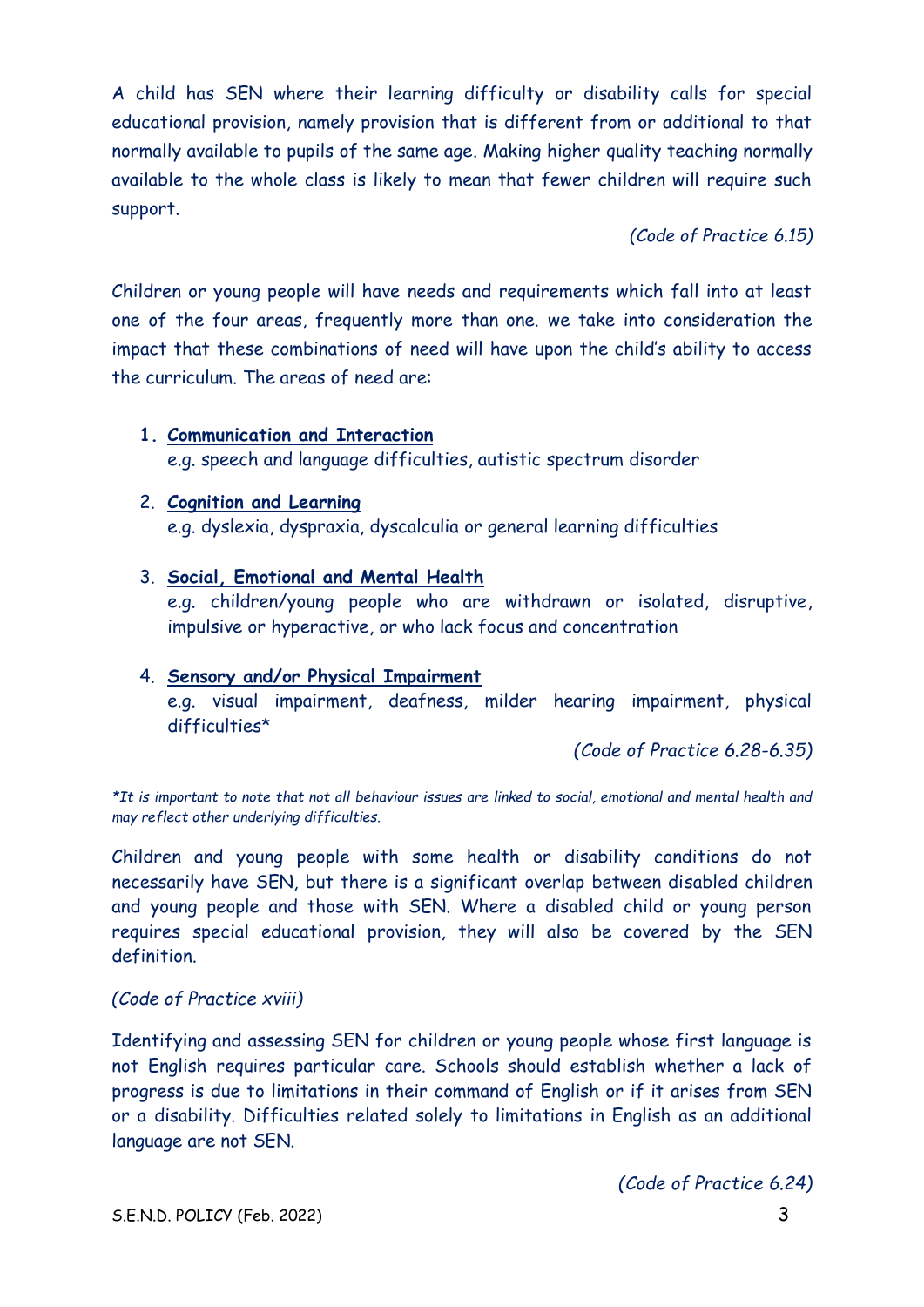#### **Admission Arrangements**

At Buckstones, we welcome children with S.E.N.D. *Please refer to our Local Offer.*

# **Identification of Pupils with S.E.N.D.**

*Please refer to our Local Offer.*

The process is laid out as follows:

#### **STAGE 1:**

Initial Concerns (Cause for Concern)

#### **STAGE 2:**

Monitoring

*(needs met by Quality First Teaching)*



#### **STAGE 3:**

#### SEN Support

*(some of this support may be targeted 1:1 and / or small group support; outside agencies may also be involved at this stage)*

#### **STAGE 4:**

School Request for Statutory Assessment

# **STAGE 5:**

Education, Health and Care (E.H.C.) Plan

# **Arrangements for Co-ordinating Provision**

In order to ensure that appropriate and effective identification, assessment and provision is made for children with additional needs (S.E.N.D.) we incorporate the following principles:

- setting suitable learning challenges,
- responding to pupils' diverse learning needs
- overcoming potential barriers to learning and assessment for individuals and groups of pupils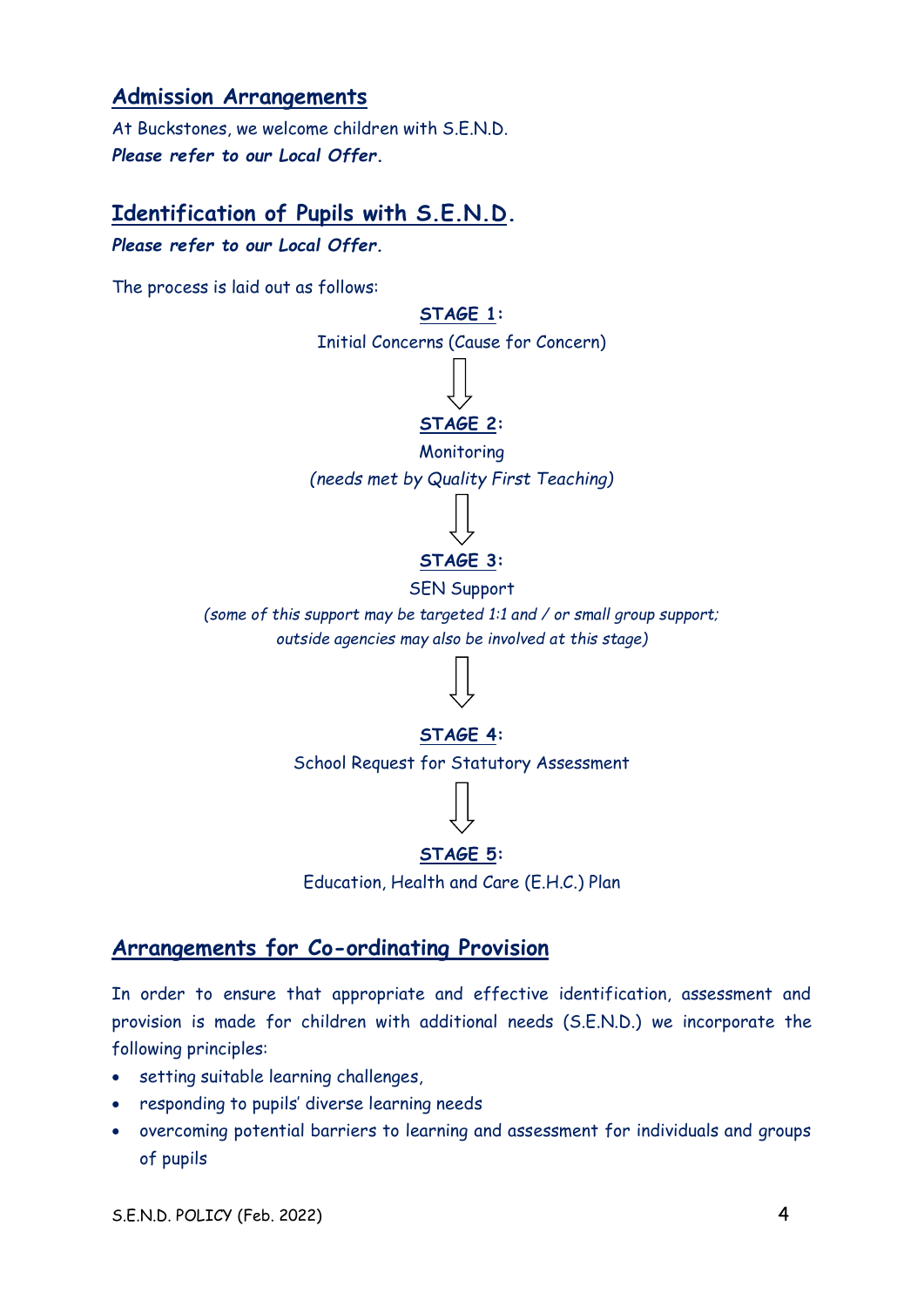We promote a person-centred approach, incorporating quality first teaching and additional support and interventions. The graduated response model of *assess, plan, do, review* is used

*(Code of Practice 6.45-6.56)*



## **Assess:**

Assessment is ongoing in every session, every day; whole-school monitoring and tracking of vulnerable group, including SEND. Groups and individuals are identified. *This gives us a growing understanding of learners' needs and determines the next steps in each child's learning journey.*

# **Plan:**

Following assessments and consultation between those parties involved with the child, it is agreed what support needs to be put into place. It involves strategic planning of additional support and interventions, alongside Quality First Teaching. *This gives us a growing understanding of what approaches work best.*

# **Do:**

Additional support and interventions are planned for and monitored. This, coupled with high Quality First Teaching and high aspirations and expectations for all, ensures that the gap for vulnerable learners is closing. *This gives us a growing understanding of effective support.*

#### **Review:**

The impact of actions taken, support given and interventions delivered are reviewed termly so that next steps to learning can be strategically planned for. Termly reviews for pupils with S.E.N.D. are used to discuss progress being made and to outline what is / isn't working so that appropriate next steps can be put into place.

*This gives us a growing understanding of what approaches secure better outcomes, in order to support the child's future learning.*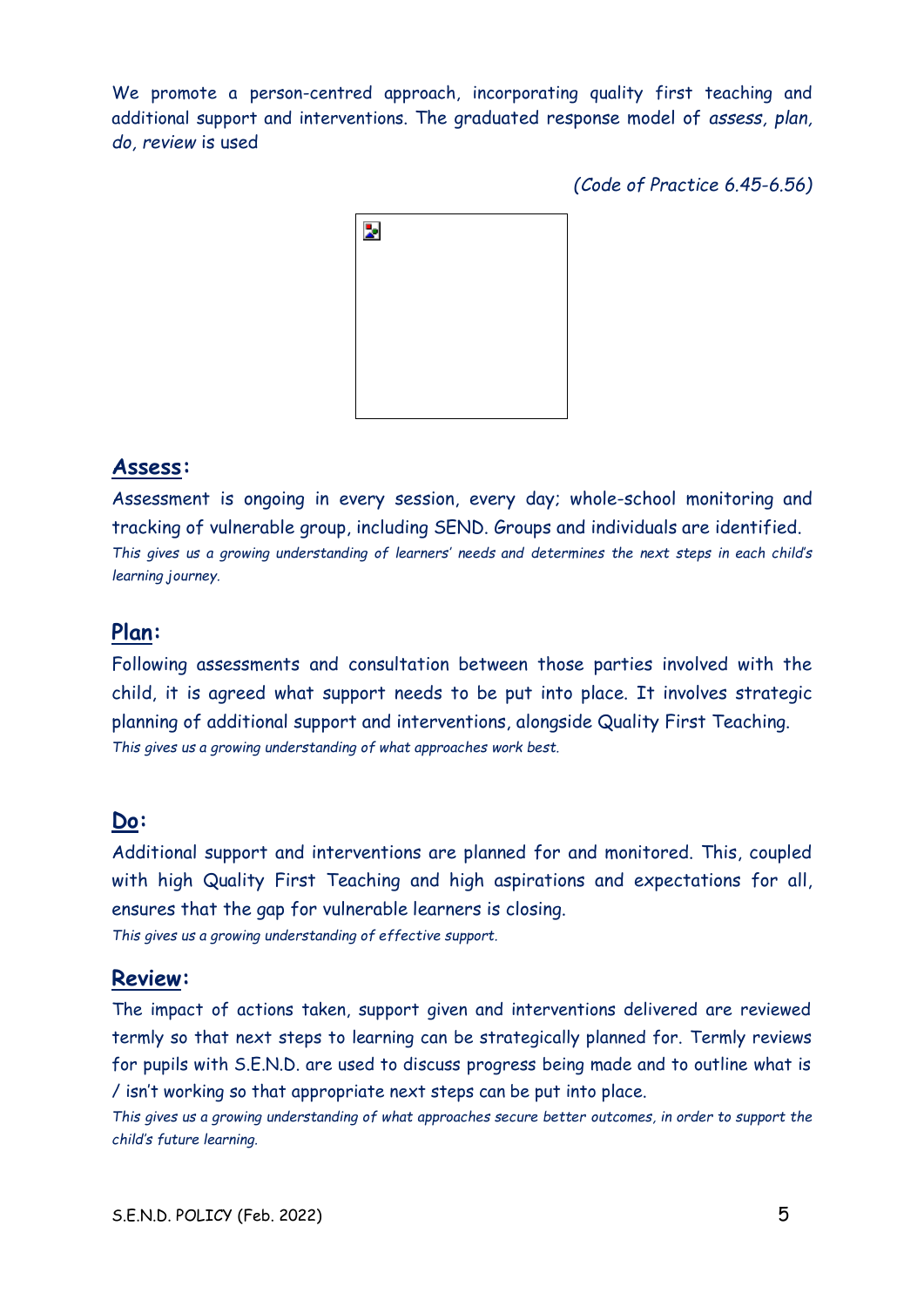# **Inclusion**

Children with S.E.N.D. are encouraged to participate and the necessary provision will be made to accommodate all children, irrespective of need. *Please note that there may be times when we – in conjunction with parents – take the decision to 'disapply' children with severe S.E.N.D. from formal assessments such as SATs. Please refer to our Local Offer.*

# **Roles, Responsibilities and Monitoring**

At our school, we believe in working collaboratively with family members, outside agencies and the child to ensure that a child-centred approach is at the heart of all that we do.

Each **class teacher** is responsible for the day-to day co-ordination of provision for all children (including those with S.E.N.D.) in their care. This includes:

- ensuring the progress and development of every child/young person in their class through high quality teaching / quality first teaching / differentiation of the curriculum
- working closely with any teaching assistants and/or specialist staff to plan and assess the impact of support and interventions and how they can be linked to classroom teaching
- reviewing targets, assessing and recording achievements, setting new targets
- working with the SENCO to review each child's/ young person's progress and development and decide any changes to provision
- providing information, reports or attend review meetings based on the person-centred principles
- liaising with parents

**Teaching assistants** play an important role in supporting the class teacher in the delivery of a differentiated curriculum that allows accessibility for all. They provide additional support for children who need it and feed back to class teachers regarding pupils' progress, in order to inform 'next steps'.

#### The **SENCO (Melanie Platt)** is responsible for:

• working with the Head teacher and S.E.N.D. governor to determine the strategic development of the S.E.N.D. policy and provision in school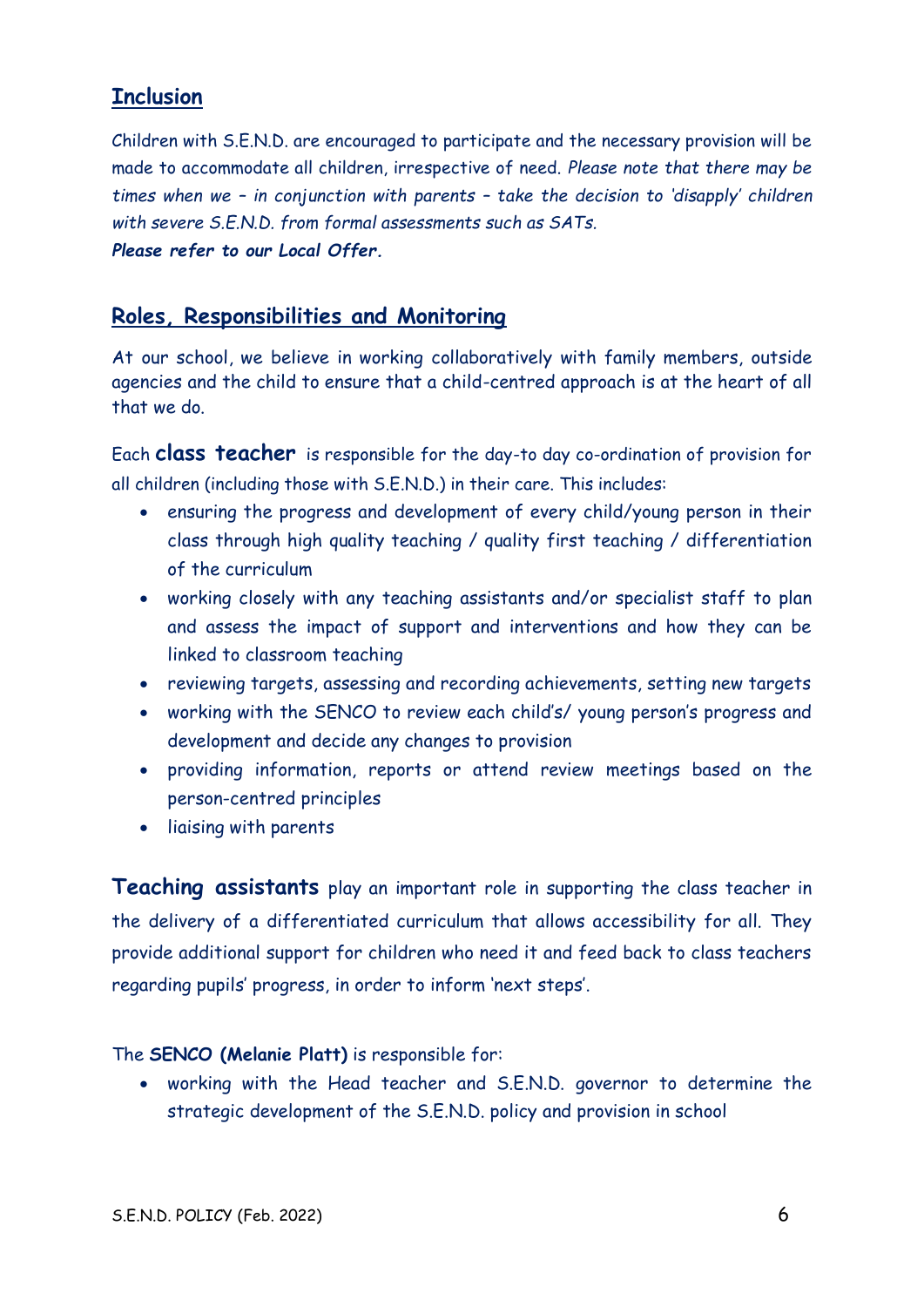- having day-to day responsibility for the operation of this S.E.N.D. policy and the overall co-ordination of provision made to support individual pupils with S.E.N.D., including those children with EHC Plans
- providing professional guidance to colleagues, parents and other agencies to ensure that pupils / young people with S.E.N.D. receive appropriate support and high-quality teaching
- advising on the graduated approach to providing S.E.N.D. support, as well as on the deployment of the school's delegated budget and other resources, in order to effectively meet the needs of pupils / young people
- evaluating process and practice to improve outcomes
- being a point of contact parents and external agencies
- liaising with potential next providers of education to ensure pupils / young people and their parents are informed about options, and to ensure that a smooth transition is planned
- working with the Head teacher and the governing body to ensure that the school meets its responsibilities under the Equality Act 2010, with regard to reasonable adjustments and access arrangements
- ensuring that the school keeps up-to-date records of all pupils / young people with S.E.N.D.
- monitoring the progress of our children with S.E.N.D.

The **Head teacher (Sarah Healey)** will monitor the S.E.N.D. process through:

- working with the SENCO and the S.E.N.D. governor to determine the strategic development of the S.E.N.D policy, as well as S.E.N.D. provision in the school
- having overall responsibility for the provision of learners with S.E.N. and/or disability
- liaising with class teachers and the SENCO to track and monitor individual pupils' progress
- providing the Head teacher's report to the Governing Body

There is a **named governor** for S.E.N.D. **(Pauline Whitehead)**. She and the SENCO meet annually in order to discuss the provision of children with S.E.N.D. as well as to discuss any local or national changes in S.E.N.D. and the implications these have upon the children with S.E.N.D. in our care. The S.E.N.D. governor will:

- help to raise awareness of S.E.N.D. issues at governors' meetings
- monitor the quality and effectiveness of S.E.N. and disability provision within the school, and update the governing body on this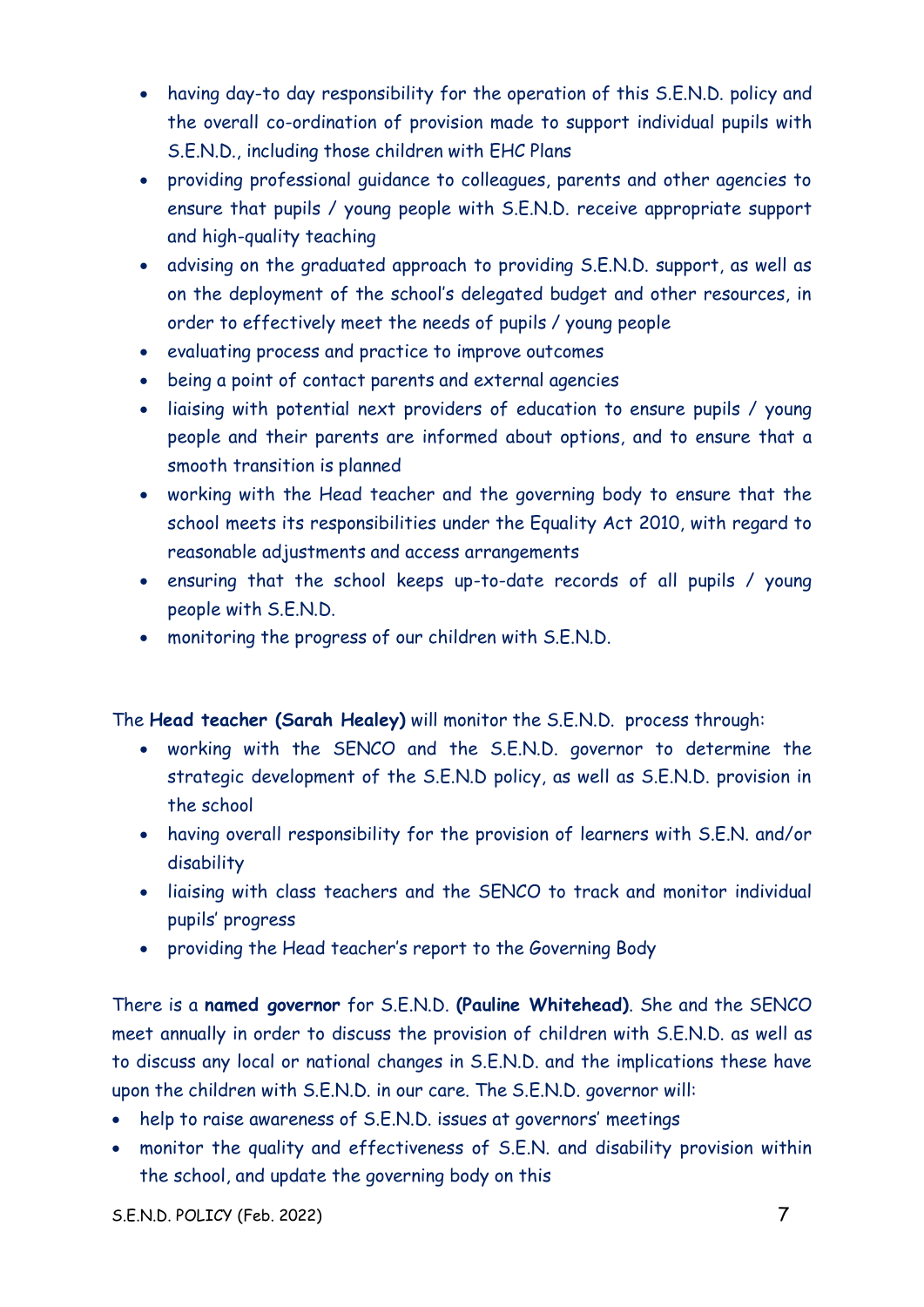• work with the SENCO and the Headteacher to determine the strategic development of the S.E.N.D. policy and provision in the school.

# **Day-to-Day Arrangements**

Class teachers remain responsible for meeting the diverse needs of the pupils in the class. Each child on the S.E.N.D. register has their own action plan, which includes

- termly child-friendly IEPs
- a list of suitable strategies (what works / doesn't work)
- any other relevant information

Each class teacher has a class S.E.N.D. file which contains each child's action plan (see above). The transfer of S.E.N.D. information takes place at the end of the summer term, when pupils are moving from one class to the next.

Through regular review meetings we will monitor outcomes using the person-centred principles, involving the young person, parents, class teacher, teaching assistants and other professionals as appropriate.

## **Parental Involvement**

The involvement of parents in their child's education is vital so we work in partnership with parents to ensure children with S.E.N.D. make the best possible progress.

*Please refer to our Local Offer.*

# **Involvement of Outside Agencies**

Here at Buckstones we have a number of agencies involved in giving advice regarding provision for our children with S.E.N.D. A child's needs will be discussed with parents first and parental permission is obtained before we make any referral. *Please refer to our Local Offer.*

#### **Staff Development**

The SENCO will attend relevant S.E.N.D. training, including SENCO forums and SENCO courses. Whole staff training will take place when appropriate. If necessary, outside agencies will be contacted and asked to contribute to staff training. There are also times when the SENCO delivers necessary training in school.

Sometimes it is necessary for individual staff working with our children with S.E.N.D. to attend particular training that may have been recommended by an outside agency such as Speech Therapy or Occupational Therapy Service. Budget-and timetablepermitting, staff will then attend courses as appropriate.

S.E.N.D. POLICY (Feb. 2022) 8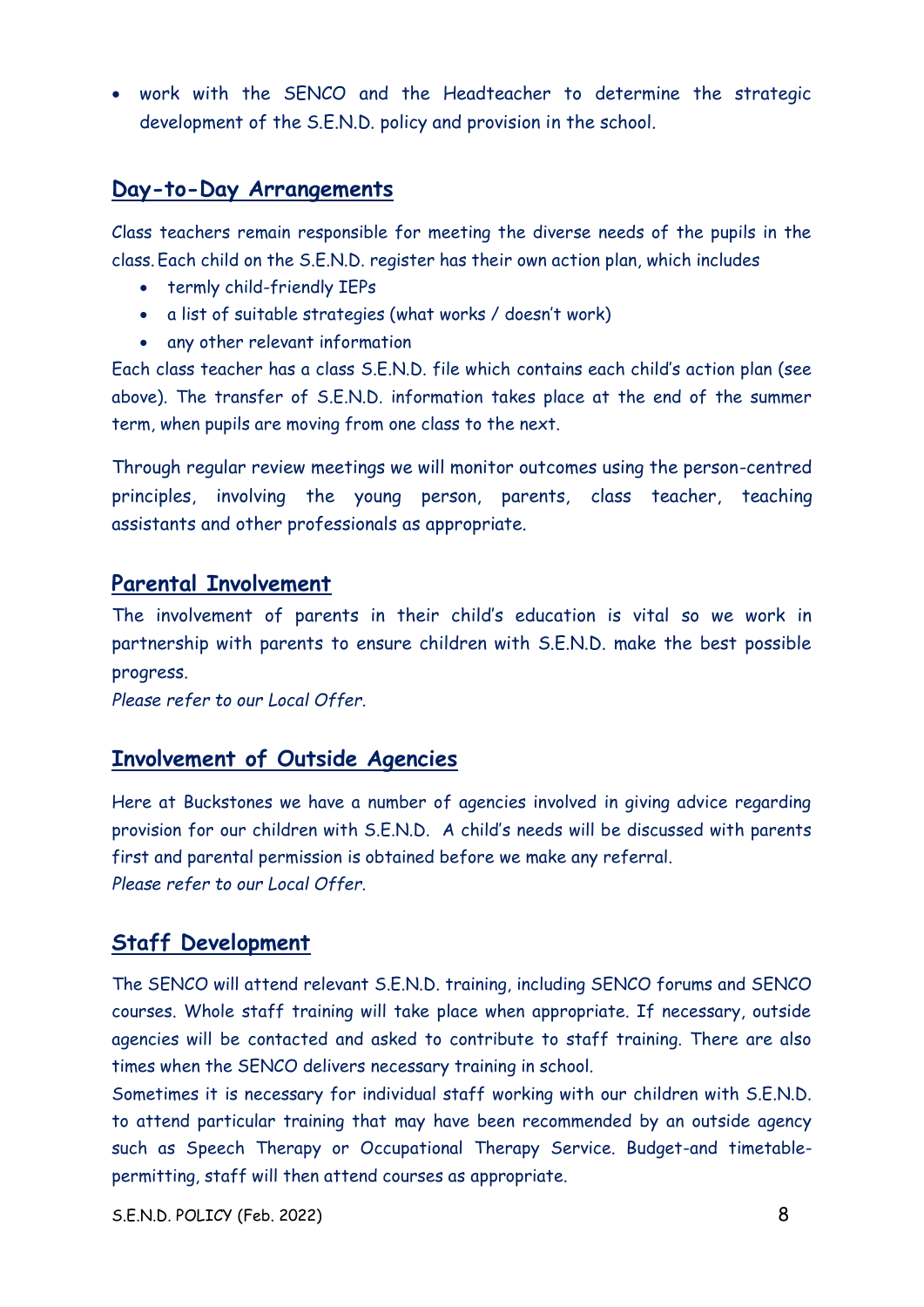# **Allocation of Resources:**

*Please refer to our Local Offer.*

# **Transition Arrangements**

*Please refer to our Local Offer.*

# **Complaints Procedure**

Your first point of contact is always the person responsible – this may be the class teacher, the SENCO or the Head teacher. Explain your concerns to them first; if you are not satisfied with the outcome, speak to the Head teacher. The next step would be to contact the S.E.N.D. governor. Formal complaints should be made to the Chair of Governors using the procedures outlined in the School Complaints Policy.

#### **Data Protection**

Pupils' S.E.N.D. records will be held until the pupil reaches age 25.

Electronic and paper copies of their records are kept whilst the pupil is on school. Once the pupil moves onto secondary school:

- A paper copy of their records is transferred to the secondary school
- A paper copy is archived in school.
- Electronic copies are deleted as the pupil leaves.

The Head teacher, class teachers and SENCO have access to the data. Pupils' SEND data is backed up electronically and copies are kept by the SENCO in a master file, as well as individual class teachers.

We keep an electronic version and a paper copy of this policy in school.

#### **Review**

This S.E.N.D. policy will be reviewed annually in line with our S.E.N.D. Information Report (Local Offer), in order to take into account any changes or developments that might take place. **The next date for review will be February 2023**.